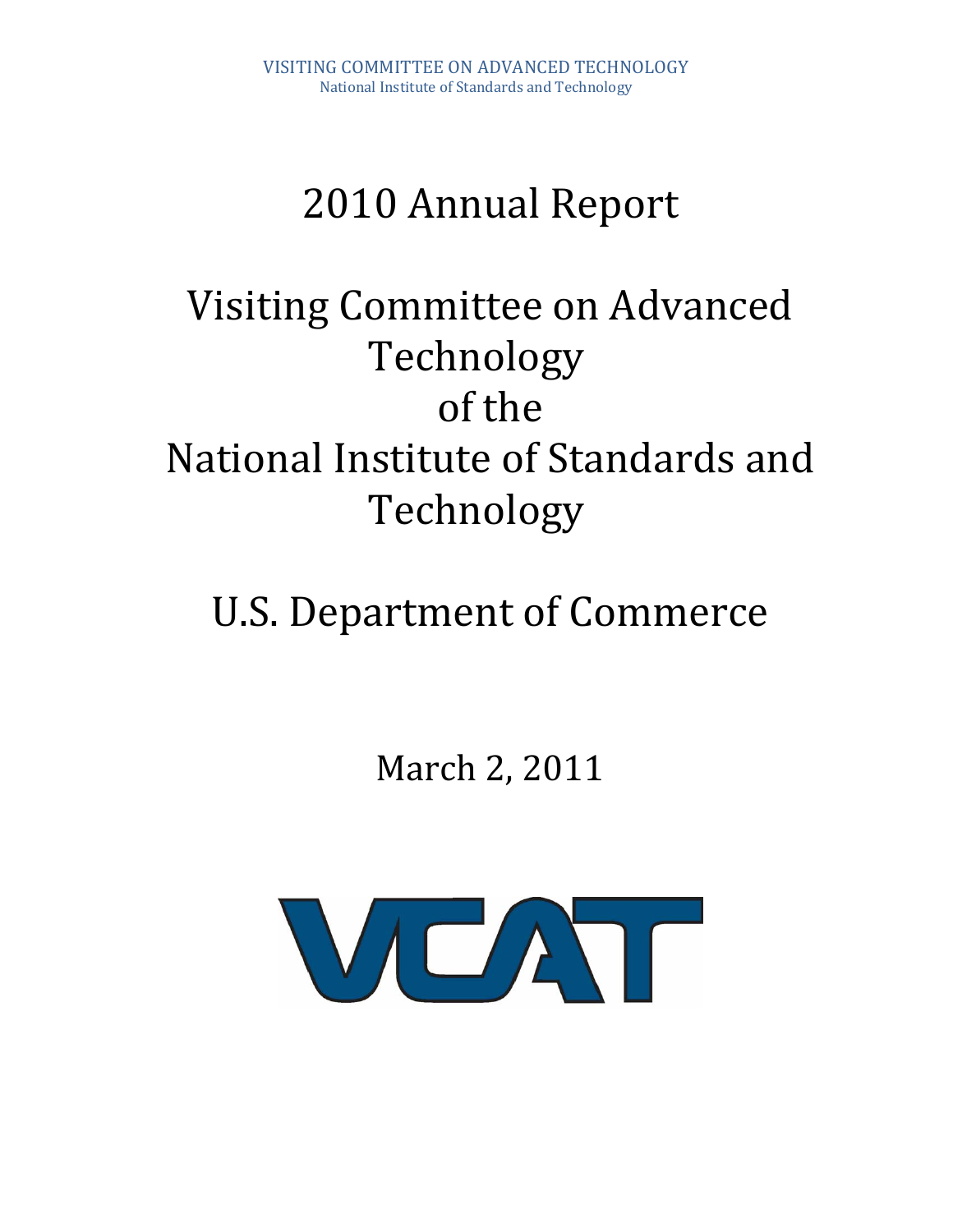## **Preface**

The Visiting Committee on Advanced Technology (VCAT) of the National Institute of Standards and Technology (NIST) was established in its present form by the Omnibus Trade and Competitiveness Act of 1988 and updated by the America COMPETES Act. The VCAT charter includes reviewing and making recommendations regarding general policy for NIST, its organization, budget and programs within the framework of applicable national policies as set forth by the president and the Congress. In addition, the America COMPETES Act calls for the VCAT to comment on NIST's three‐year programmatic plan in its annual report to Congress This 2010 annual report covers June 2010 through the February 2011 meeting.

The Committee reviews the Institute's strategic direction, performance and policies, and provides the Secretary of Commerce, Congress, and other stakeholders with information on the value and relevance of NIST to the U.S. science and technology base and to the economy. Over the past year, the Committee has been active in assessing NIST's progress in the following areas:

- Management and Operational Challenges
- The NIST Realignment and Reorganization
- The Development and Delivery of Measurement Services
- Strategic Planning and Performance

The Committee reviews a significant portion of NIST programs through direct discussion with NIST leaders, scientists, and engineers. Reactions and observations are presented candidly to the NIST senior management and other attendees at each meeting. This feedback encourages continuous improvement in key areas in the overall operation. The Committee also visits various NIST laboratories and satellite facilities to discuss the research projects directly with the technical staff. These laboratory tours help the committee assess the impact of NIST research, determine their progress towards meeting the goals of the strategic plan, quality of the staff, and the efficacy of the facility infrastructure.

The charter of the Committee provides that the Director of NIST shall appoint the members of the Committee. Members shall be selected on a clear, standardized basis, in accordance with applicable Department of Commerce guidance. Members shall be selected solely on the basis of established records of distinguished service; shall provide representation of a cross‐section of traditional and emerging United States industries; and shall be eminent in fields such as business, research, new product development, engineering, labor, education, management consulting, environment, and international relations. No employee of the Federal Government shall serve as a member of the Committee. Members are appointed for staggered three-year terms.

Four new members were appointed during the period covered by this report: Dr. Sujeet Chand (Rockwell Automation), Dr. Uma Chowdhry (DuPont), Dr. Shaygan Kheradpir (then at Verizon Communications) and Dr. Michael McRobbie (Indiana University).

This report highlights the Committee's observations, findings and recommendations. Detailed meeting minutes and presentation materials are available on the NIST web site at www.nist.gov/director/vcat.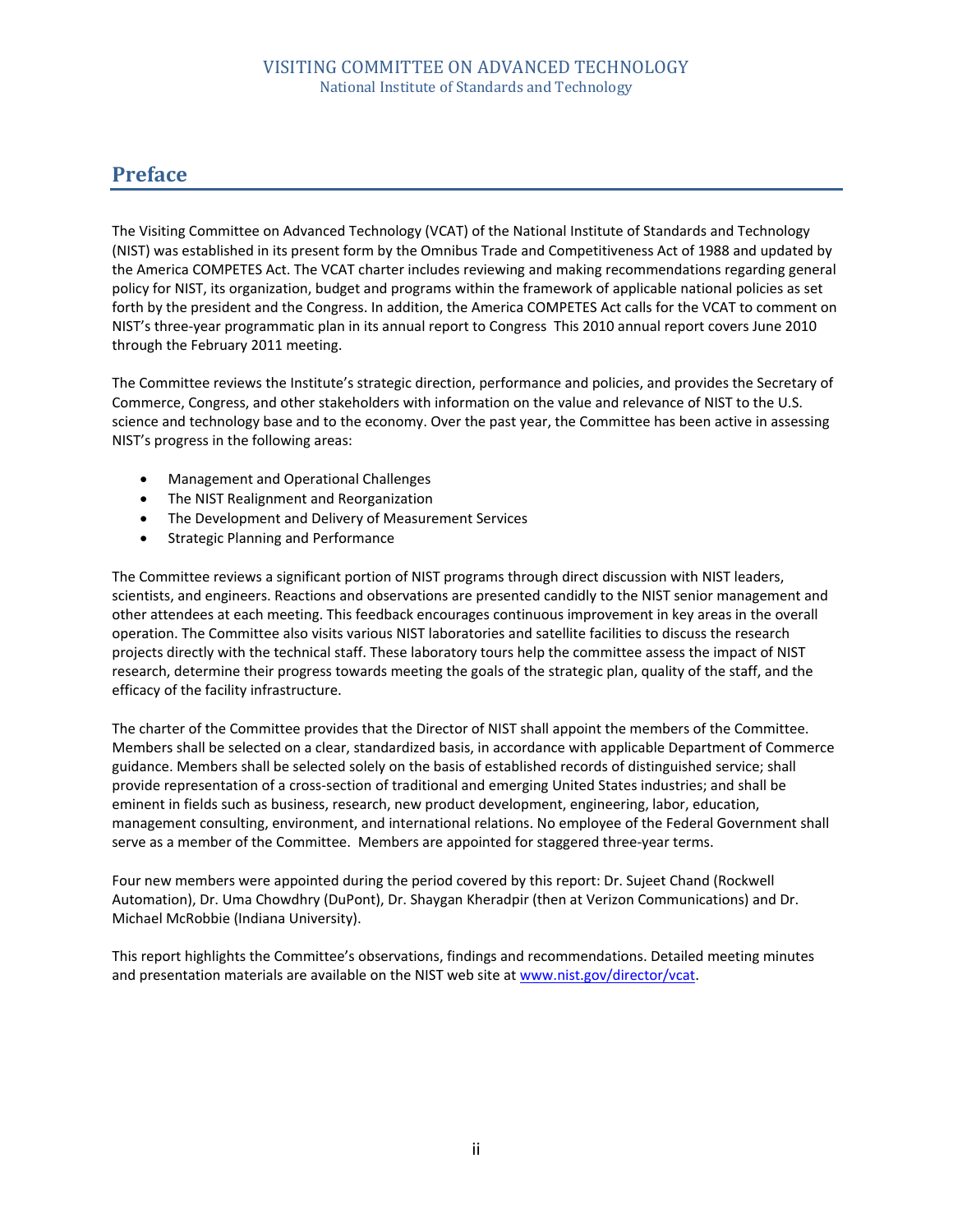# **VCAT Members during the Period Covered by this Report**

| Dr. Vinton G. Cerf, Chair                 | Dr. Alan I. Taub, Vice Chair       |  |  |  |
|-------------------------------------------|------------------------------------|--|--|--|
| Google                                    | <b>General Motors</b>              |  |  |  |
| Dr. Thomas M. Baer                        | Dr. Ruzena Bajcsy                  |  |  |  |
| <b>Stanford University</b>                | University of California, Berkeley |  |  |  |
| Dr. Sujeet Chand                          | Dr. Uma Chowdhry                   |  |  |  |
| <b>Rockwell Automation</b>                | <b>DuPont</b>                      |  |  |  |
| Dr. Paul A. Fleury                        | Dr. Peter Green                    |  |  |  |
| <b>Yale University</b>                    | University of Michigan             |  |  |  |
| Dr. Tony Haymet                           | Dr. Shaygan Kheradpir              |  |  |  |
| Scripps Institution of Oceanography, UCSD | Verizon Communications (2010)      |  |  |  |
|                                           | Barclays Bank (2011)               |  |  |  |
| Dr. Pradeep Khosla                        | Dr. Michael A. McRobbie            |  |  |  |
| Carnegie Mellon University                | Indiana University                 |  |  |  |
| Dr. Alton (Al) D. Romig, Jr.              | Dr. Darlene J.S. Solomon           |  |  |  |
| Sandia National Laboratories (2010)       | <b>Agilent Technologies</b>        |  |  |  |
| Lockheed Martin (2011)                    |                                    |  |  |  |

# **Table of Contents**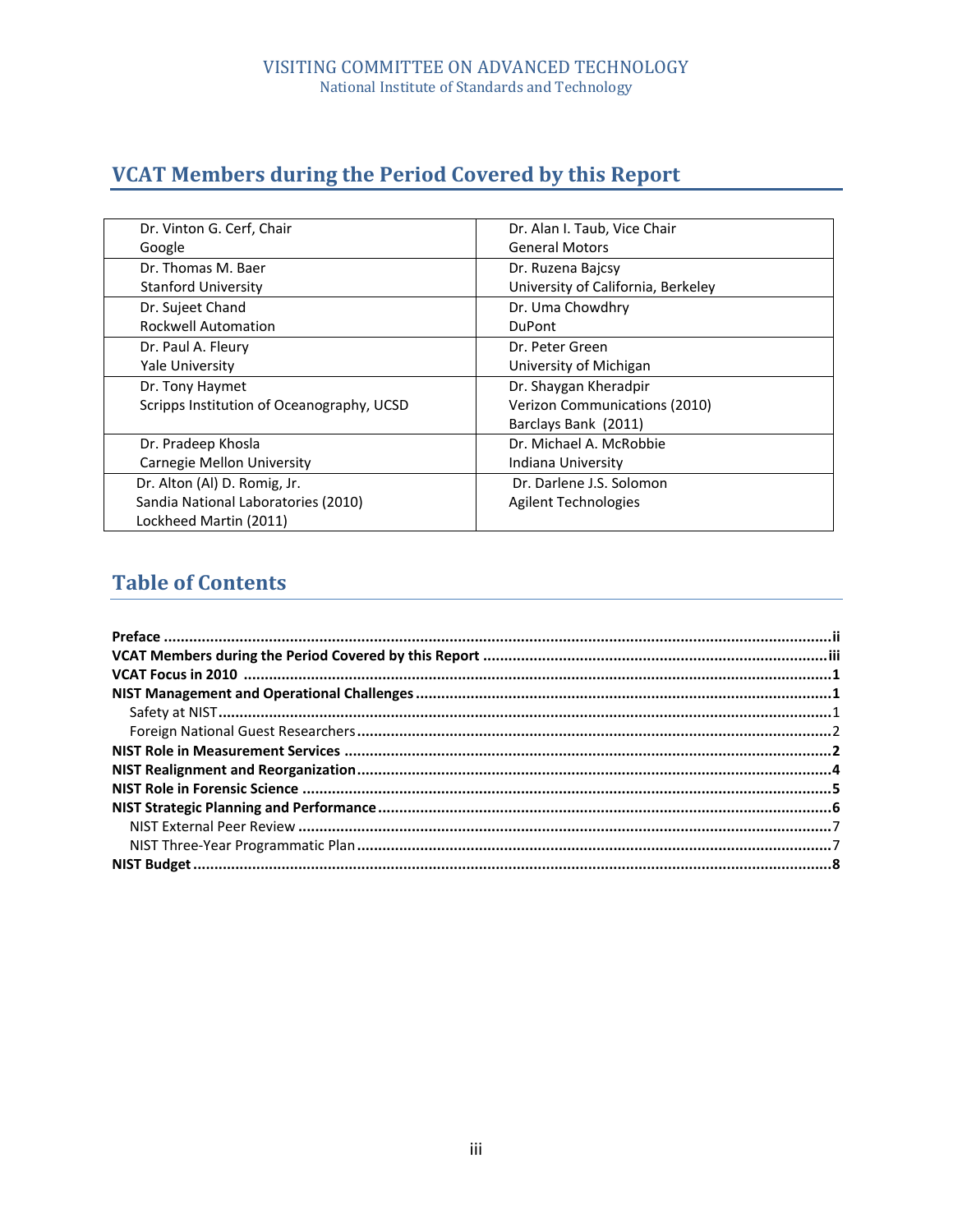# **VCAT Focus in 2010**

In 2008 and 2009, the VCAT explored in depth specific areas of NIST's mission including the role that the NIST laboratory and extramural programs play in stimulating innovation and competitiveness, and the role of NIST in the development and implementation of documentary standards. In 2010, the VCAT continued the in depth examination of NIST mission areas, this time focusing on the unique NIST role in the development and delivery of measurement services to support industrial competitiveness and innovation. The VCAT was asked to consider:

- How well does NIST identify its current customers and new customers and their needs, and define its role and approach in addressing those needs?
- How well does NIST position its long-term research portfolio to continuously evolve its capabilities to address changing measurement service needs?
- How well does NIST assess that the services it currently provides are best meeting the customer needs?
- How well does NIST assess the overall quality and relevance of its measurement service programs?

To address these questions, the VCAT received an overview of NIST measurement service programs, heard briefings from customers of NIST measurement services, and met with staff and leaders from three programs across the NIST laboratories in the areas of ionizing radiation, mechanical metrology, and analytical chemistry in order to understand how measurement service activities are currently managed and prioritized across NIST.

Our 2010 VCAT Annual Report addresses our observations, findings and recommendations relevant to NIST's measurement service activities as well as our comments and recommendations about the NIST realignment and reorganization, the NIST budget, NIST role in the Administration's innovation strategy, NIST role in forensic science, as well as management and operational challenges affecting NIST.

## **NIST Management and Operational Challenges**

This past year the VCAT has worked with NIST on a number of operational and management challenges. Two of the highest-priority issues have been Safety at NIST and the Department of Commerce (DOC) policies affecting the access of foreign national guest researchers to NIST facilities.

## Safety at NIST

Since the Safety Incident at the NIST Boulder laboratories in June of 2008, NIST has taken a number of concrete steps to strengthen and improve its safety practices, and is making progress as it works to develop a comprehensive and well integrated safety program and culture integral to everyday NIST operations. One of the major efforts undertaken by NIST this year was a complete reassessment of NIST's safety programs and culture by the same Blue Ribbon Commission (NIST Blue Ribbon Commission on Management and Safety II ‐ BRCII) that provided the initial assessment of NIST's safety culture in order to benchmark progress to date. The VCAT followed the NIST Director's efforts to lead a "transformational safety initiative" at NIST, and has received updates from the Director and NIST staff throughout the year.

#### *RECOMMENDATION:*

¾ *The recommendations of the Blue Ribbon Commission II Report should be implemented.*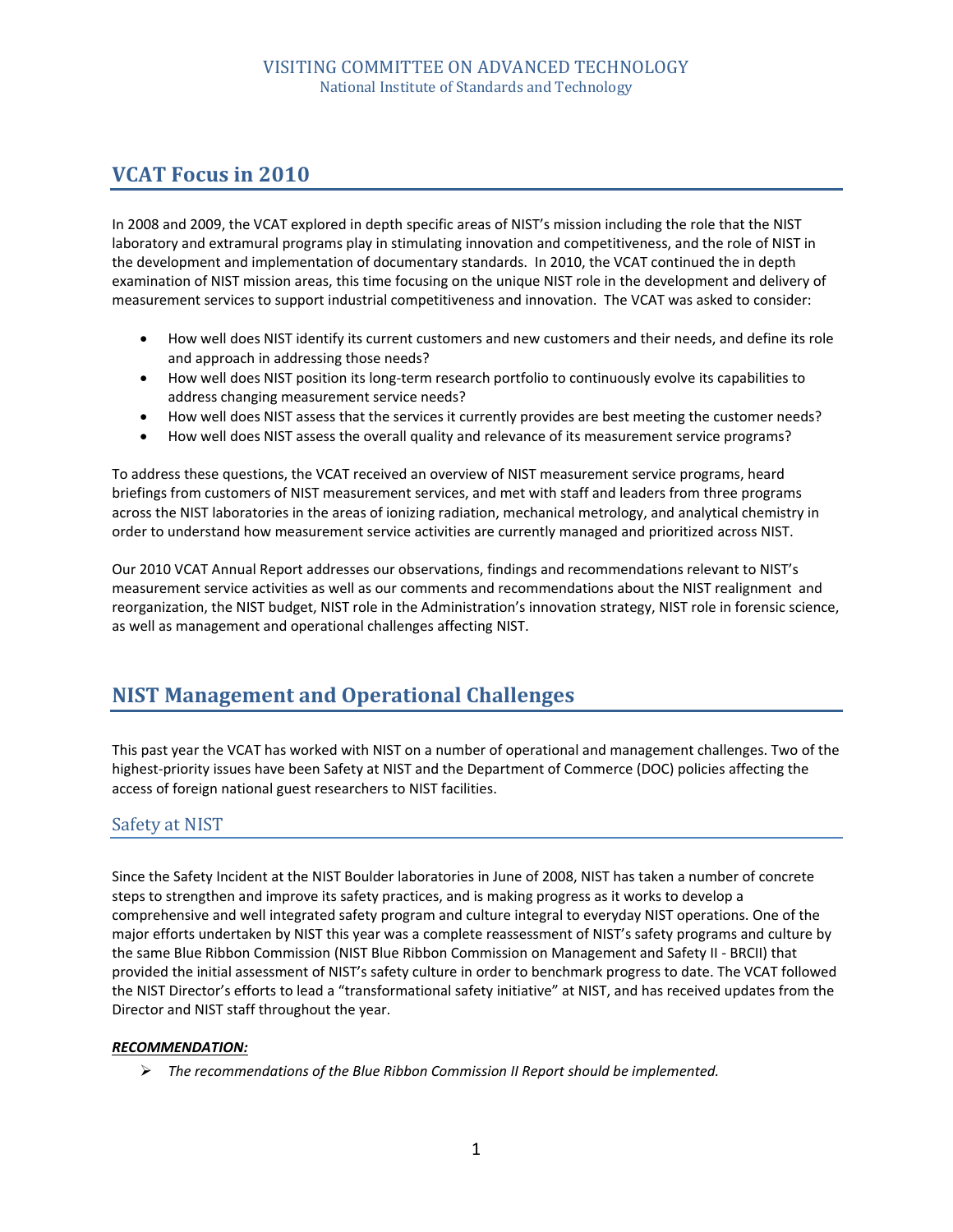## Foreign National Guest Researchers

The Committee recognizes the remarkable value to NIST and to the U.S. interests in having highly qualified foreign nationals working side‐by‐side with their American counterparts. American industry is increasingly globalized with many prominent members of its research community being foreign nationals. NIST is unique in that it engages with the private sector to collaborate on measurement methods and materials standards in support of American industry. The scientists and engineers who participate in these cooperative arrangements are literally among the best in the world and the beneficial transfer of technology and methods from NIST into the American private sector inescapably involves the participation of these valued participants. These efforts enhance the competitiveness of American industry and represent an important contribution by NIST in the fulfillment of the Department's goals.

In the face of potential changes to DOC policies that could affect the access of foreign nationals to NIST, the VCAT engaged DOC leadership to express its concerns. At issue is NIST's ability to take advantage of skilled foreign nationals and their expertise in the conduct of NIST's mission. The VCAT Chair sincerely appreciated the opportunity to learn more about this policy and discuss the Committee's concerns. We are pleased to learn that the Department is re-examining its policies and taking our concerns seriously. We commend DOC for engaging with the Bureaus and encourage the Department to finalize the revision as quickly as possible. The VCAT believes that any changes to security practices at NIST should be adopted in the context of the NIST mission and the realities of today's private sector workforce. *American enterprise has become a globalized activity and NIST standards, measurements and materials as well as research results should be broadly accessible.*

#### *RECOMMENDATIONS:*

- ¾ *VCAT strongly endorses efforts by NIST management to take advantage of the expertise of foreign visitors for the benefit of NIST programs.*
- ¾ *VCAT recognizes the need for special procedures for security sensitive activities, but strongly believes that the bulk of the activities undertaken in NIST laboratories can be conducted in an open manner.*

## **NIST Role in Measurement Services**

The NIST mission is to promote U.S. innovation and industrial competitiveness by advancing measurement science, standards, and technology in ways that enhance economic security and improve our quality of life. A primary mechanism by which NIST fulfills this mission is through the development and delivery of measurement services. These measurement services include:

- The development and dissemination of validated measurement methods and protocols;
- The development and dissemination of new measurement instruments;
- The provision of Standard Reference Data, Standard Reference Materials (SRMs), and calibration services to ensure that industry‐performed measurements are traceable to NIST standards; and
- The development of testing protocols and the support of laboratory accreditation programs that enable the NIST Laboratories to directly support U.S. innovation and industrial competitiveness.

NIST's ability to successfully deliver high‐quality measurement services to the nation is fundamentally grounded in NIST's world‐class measurement science expertise. The foundational core of basic scientific research at NIST in areas from DNA metrology to atomic, molecular, and optical physics is a fundamental component that NIST must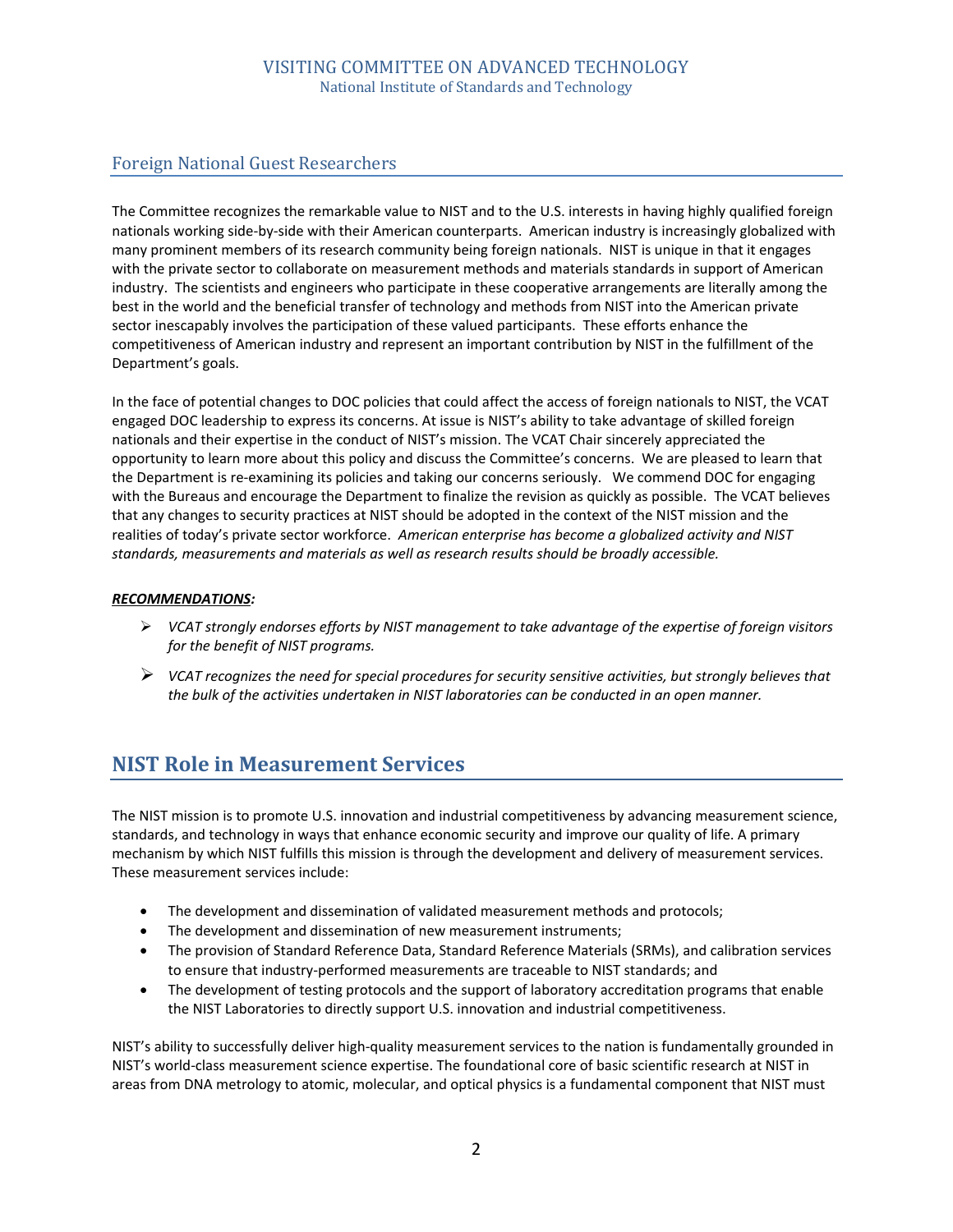continue to support and encourage in order to ensure that it can continue to address the future needs of U.S. industry.

#### **Impact of NIST Measurement Services**

For over a century, the measurement services programs of NIST have ensured the accuracy and reliability of nearly all measurements in the United States. NIST measurement services directly impact U.S. industry. NIST distributes over 1200 different Standard Reference Materials (SRMs) that assure the accuracy of millions of measurements made daily in medical clinics, manufacturing plants and industrial labs throughout the United States. For example, NIST SRMs for sulfur in fossil fuels enable fuel producers to more efficiently formulate products that meet the varying regulatory requirements of different markets. NIST measurement programs provide critical federal agencies such as the Department of Defense, the Department of Energy (DOE), the Federal Aviation Administration, the Environmental Protection Agency, and NASA, with the measurement support necessary to carry out their respective missions. For example, in 2009 NIST performed 203 calibrations for DOE that supported over 70,000 subsequent calibrations in support of the reliability and performance of the entire U.S. nuclear arsenal. NIST calibrations are also critical for all state weights and measures agencies. In 2006 and 2007, 16 NIST calibrations for mass, volume, temperature, and length underpinned more than 360,000 calibrations done by state laboratories. Some examples that illustrate the importance of NIST measurement services include:

- For electric power measurements, NIST-traceable<sup>1</sup> calibrations ensure the accuracy of over 100 million electric power meters in the United States that measure the cost of over \$300 billion worth of electricity annually. Electric utilities are totally dependent upon NIST calibration services to prove the accuracy of all of these transactions.
- The pharmaceutical industry relies on NIST-traceable mass measurements to ensure accurate dosing of medicines at the sub‐milligram level.
- For temperature, instrument vendors, as well as pharmaceutical, chemical, aerospace, microelectronic, and petroleum industries rely on NIST's thermometry and humidity measurement services to establish accuracy needed to enable the manufacturing and sale of their products in national and international markets.
- Basic length and weight measurement standards and tracing serve as the fundamental basis by which products can be used efficiently and often with greater interoperability throughout the entire supply chain to final Original Equipment Manufacturer (OEM) product in almost every U.S. industry.

#### **Findings and Observations**

Discussions with NIST staff responsible for measurement services development and delivery from across NIST revealed a number of common issues and challenges stemming from the current NIST management approach to its measurement services that if addressed could improve the efficacy and efficiency of NIST measurement service delivery. Key challenges identified include:

- Analysis and planning practices tend to be driven, currently, less by high level strategy than from bottom-up initiatives, leading to inconsistencies among various service groups:
	- o Inconsistent level of analysis of how NIST programs can best fit into the measurement system;

 $1$  "traceable" means that a calibration can be traced back to standards maintained by NIST in the form of measurements or standard reference materials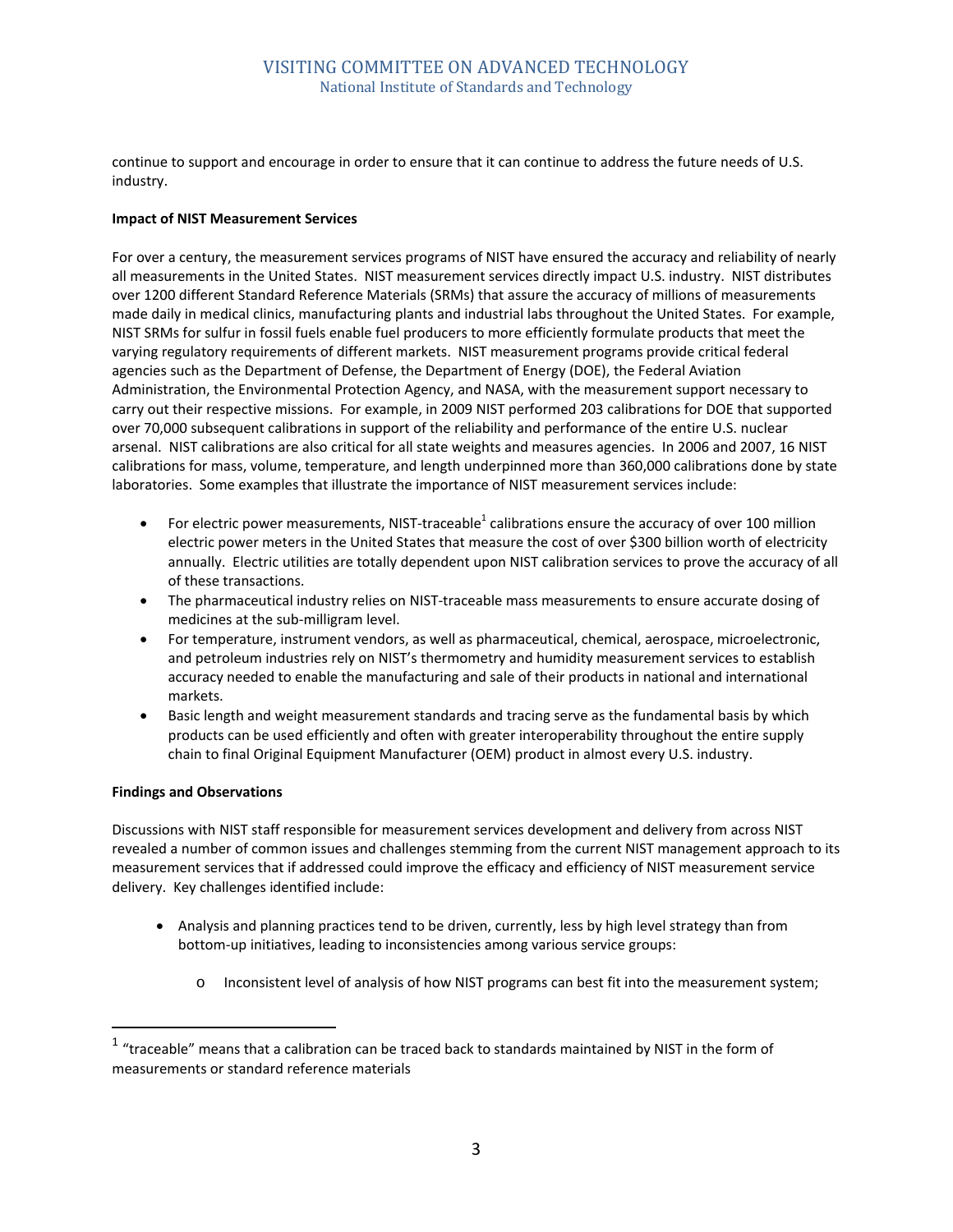- o The methodology for pricing of NIST measurement services is inconsistently applied and can lead to unpredictable pricing and standards "shopping" by industry and government users;
- o Lack of a comprehensive cross group staffing plan has led to a deteriorated staffing of critical measurement service programs and is jeopardizing NIST service delivery capabilities; in some cases key technical expertise is one‐person deep;
- Current NIST research performance metrics do not address the linkage of NIST R&D efforts to the objectives of the measurement service programs; and
- The National Research Council (NRC)/ National Academy of Sciences (NAS) assessment process by itself is insufficient to fully evaluate the effectiveness of the NIST measurement services for lack of customer input.

The Committee recognizes a strong and vital link between NIST basic and applied measurement research and its ability to meet anticipated and unanticipated demands for new measurement services, materials and methods. NIST's research program is not only essential to its mission but also a major draw to attract and keep top‐level talent working in this vital area of NIST responsibility.

#### *RECOMMENDATIONS:*

- ¾ *NIST management should analyze current and anticipated measurement requirements against currently available technology to determine new technology development needs as part of a strategic planning effort. This will allow NIST to concentrate its resources on developing new tools and providing unique measurement services.*
- ¾ *NIST management should assess its measurement services and ensure that they optimize the integrity and traceability of the measurement system while promoting maximum third‐party participation.*
- ¾ *NIST management should ensure that staffing levels are sufficient to create bench depth in critical measurement programs.*
- ¾ *Pricing for NIST measurement services should be rationalized; does the cost of billing and collection exceed revenue production?*
- ¾ *NIST management should expand assessment programs to include customers of NIST measurement services.*

# **NIST Realignment and Reorganization**

As of October 1, 2010, NIST underwent its first major reorganization in over two decades. The primary objective of the reorganization was to sharpen the focus of the NIST's programs on their respective missions and optimize their ability to deliver both cutting‐edge research and the related services needed by manufacturers and other customers critical to the U.S. economy.

The VCAT considers the elevation of the NIST Director position to Under Secretary of Commerce for Standards and Technology as positive reinforcement of the role that NIST plays in the Department of Commerce. We are also strongly supportive of the new mission-oriented reorganization within NIST. An important component of the reorganization is the new management structure which establishes three new Associate Director positions. These positions are responsible for the three primary functional divisions of NIST ‐‐ one for its laboratories, one for external industry services (including the Baldrige Performance Excellence Program, the Technology Investment Program and the Manufacturing Extension Partnership), and another for management and administrative support.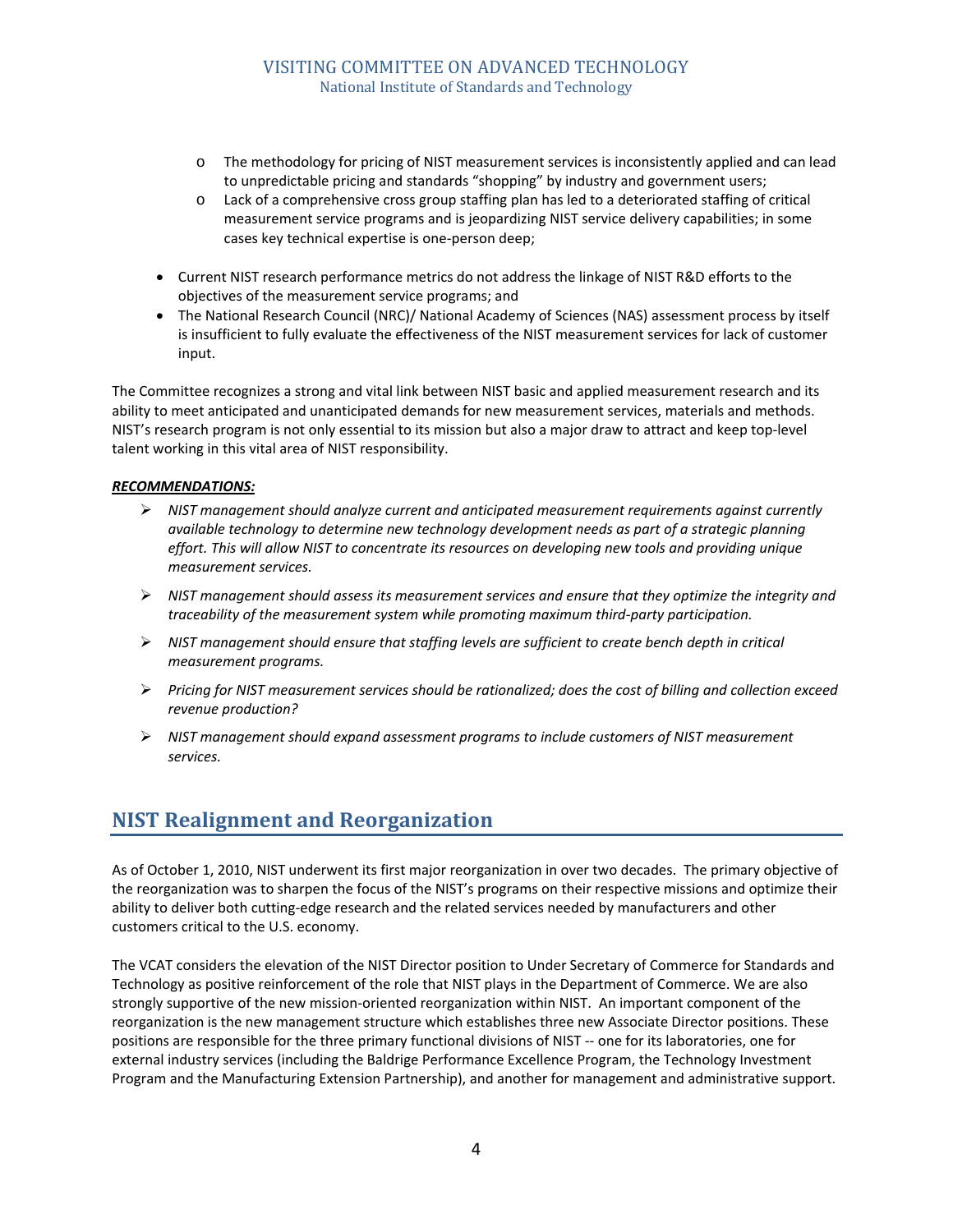We believe that this new management structure will help normalize management responsibilities and oversight and accountability of the NIST programs, and will put in place the senior career management structure needed to ensure that the agency stays on course. Earlier structures, especially during political transitions, have presented a significant challenge for the organization's continuity and effectiveness.

The most obvious impact of the NIST reorganization is on the NIST laboratory programs. The reorganization shifts the NIST laboratories from activity/discipline‐based organizations to mission and outcome‐oriented organizations. The reorganization reduced the number of NIST laboratories from ten to six while aligning the NIST laboratories with the distinct NIST mission lines of metrology, technology, and the provision of unique national user facilities.

The VCAT feels strongly that the new mission oriented focus of the NIST laboratories directly enables a more robust approach to addressing a number of the challenges identified earlier in this report regarding the development and delivery of measurement services. Specifically, the new mission oriented structure will improve accountability and strengthen the ability of the NIST laboratories to integrate cutting‐edge measurement with the delivery of timely and high‐impact services to industry. However, the VCAT also recognizes that the organizational restructuring at NIST represents a significant culture change that, like NIST's recent efforts to strengthen its safety practices and policies, will require continued review and assessment to ensure a successful transition. With that in mind, the VCAT makes the following recommendations regarding the NIST Realignment and Reorganization:

#### *RECOMMENDATIONS:*

- ¾ *NIST management should continue timely assessment of the effectiveness and efficiency of the organization. In the near term, this should include assessing improvements stemming from the recent reorganization.*
- ¾ *NIST management should continue to seek input from stakeholders and customers of its services to assess and possibly quantify the value and utility of these services.*

## **NIST Role in Forensic Science**

There has been considerable interest on the issue of forensic science in the United States over the past year and a half since the National Academy of Sciences (NAS) released a study which was quite critical of the state of forensic science and its impact on the criminal justice system. NIST was directly cited in the NAS report, along with the Department of Justice (DOJ) and the National Science Foundation (NSF) as an agency that needs to be involved in addressing the challenges highlighted in the report.

NIST's involvement in forensic science can be traced back to 1932 during the Charles Lindbergh baby kidnapping when the Federal Bureau of Investigation (FBI) sought help from the National Bureau of Standards (NBS) due to its excellence in metrology, objective science, and integrity. Today NIST research programs continue to make significant contributions to the improvement and integrity of forensic science, touching on multiple forensic science disciplines including: computer forensics, fire investigations, drug detection, biometrics, firearms/ballistics, and genetics (DNA). With a number of the issues plaguing forensic science today revolving around testing, accreditation, and standards, the VCAT feels strongly that not only can NIST play a significant leadership role in strengthening the scientific underpinnings for forensic science, but it can also ensure the credibility of the field which is necessary for effective criminal justice.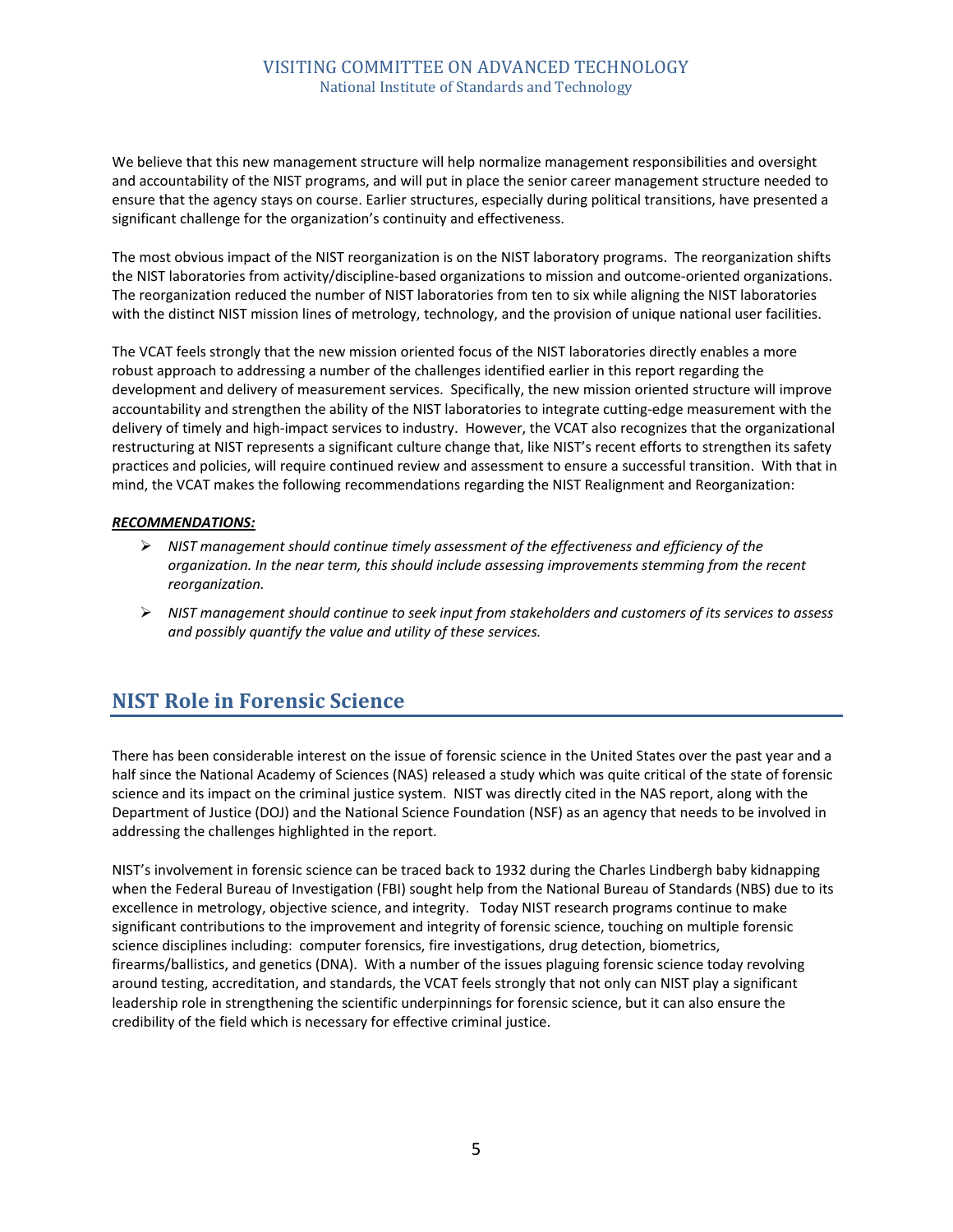#### *RECOMMENDATIONS:*

- ¾ *NIST management should incorporate forensic measurement and R&D into the NIST three‐year programmatic plan for technology and service development, taking into account inputs from law enforcement agencies and other users of forensic technologies.*
- ¾ *NIST management should hold needs assessment workshops on forensic methods and technology, both to acquaint the user community with NIST capacity and to further refine and plan new capabilities.*

# **NIST Strategic Planning and Performance**

NIST continues to improve its programmatic planning efforts, building on progress it has made over the last two years when it laid the framework by identifying a series of strategic priorities and investment priority areas against which future planning would be conducted.

As with last year, the programmatic planning efforts are directed toward a series of six investment priority areas (IPAs): Physical Infrastructure, Energy, Environment & Consumer Safety, Healthcare, Information Technology & Cybersecurity, and Manufacturing. These IPAs were selected by senior NIST management and technical staff, along with inputs from other stakeholders, based on the following criteria:

- Clearly matches NIST's mission and goals;
- Addresses urgent national needs and priorities, including Administration and Congressional priorities;
- Addresses a compelling innovation or competitiveness issue in areas of strategic importance to the nation (e.g., manufacturing, alternate energy, safety and security); and
- Represents previously identified NIST priorities that remain important.

The programmatic planning process is moving the agency away from single year initiative‐based planning, and toward the creation of culture and infrastructure that enable the development and maintenance of multi-year program plans with discrete goals, objectives, and performance measures. Because strategic planning is a process and not a product, it needs to become a part of the normal management activity at NIST.

Another positive step was the creation of an external needs assessment workshop series. Initiated last year, the workshop series is intended to solicit stakeholder input on key trends, drivers, and opportunities across a broad array of technology focused topics. The output of the workshops will inform NIST's strategic decision making and programmatic planning activities. The VCAT received positive feedback from some attendees of the initial workshops conducted over the course of 2010 which addressed the following topics:

- *Advanced Solar Energy Technologies* ‐‐ http://events.energetics.com/NISTGrandChallenges2010/
- *Climate Change* ‐‐ http://events.energetics.com/NISTScripps2010/
- *Advanced Battery Manufacturing* ‐‐http://events.energetics.com/NISTAdvancedBatteries/

#### *RECOMMENDATIONS:*

¾ *NIST management should focus strategic planning on maintaining existing and building new capabilities (i.e., equipment, staff, and expertise) in key priority areas.*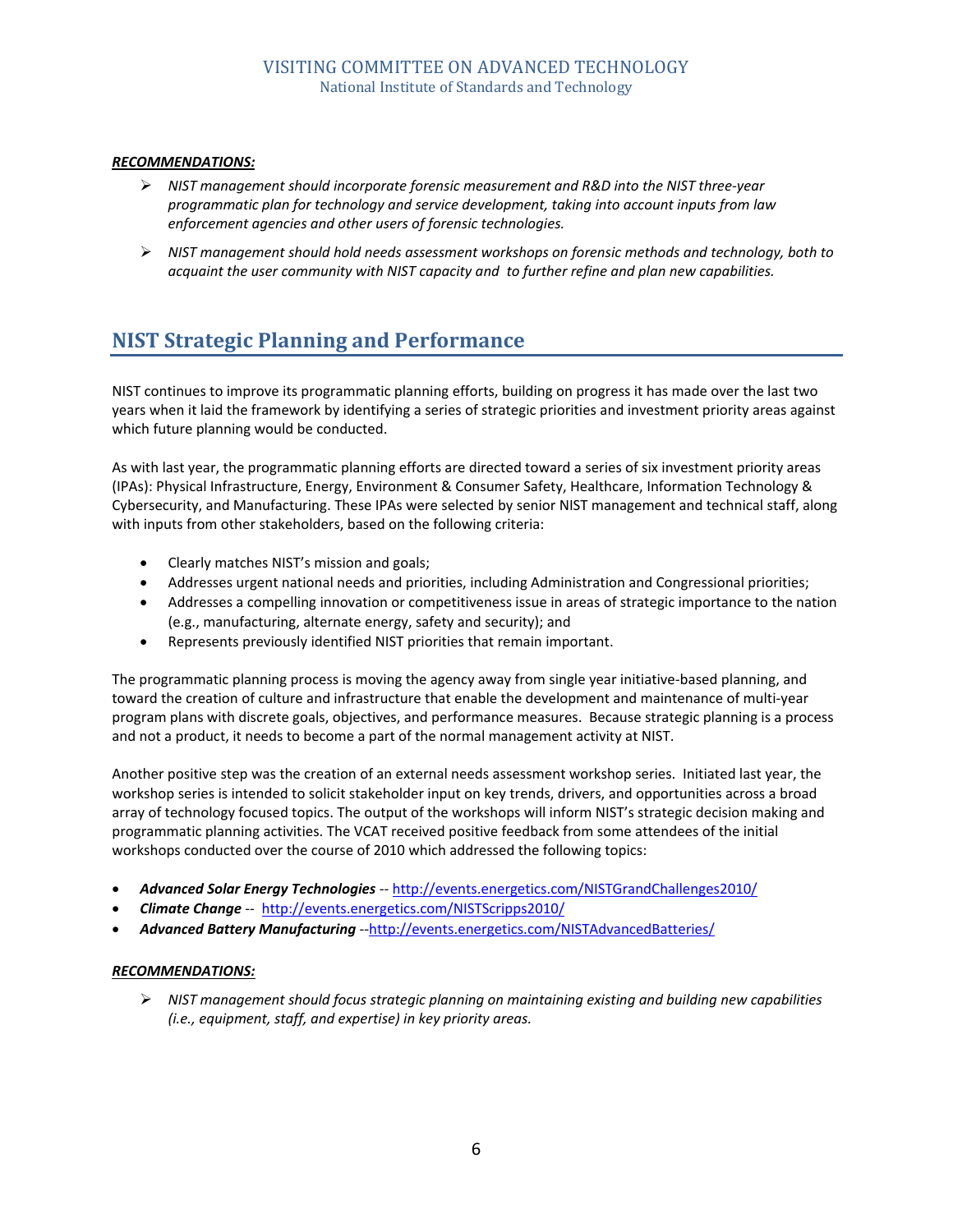- ¾ *NIST management should carry out Operating Unit level exercises to identify strategic targets for research, development and measurement service evolution. It is especially important to identify entirely new areas of work such as has been done with bio‐effects of nanomaterials.*
- ¾ *NIST should institute a strategic planning process from which programmatic planning can be derived.*

## NIST External Peer Review

An essential element to any planning process is continual assessment, not only against identified milestones and metrics, but also independent assessment by one's peers. For decades, NIST has relied upon the National Research Council (NRC) to provide panels of experts to independently review the health and quality of the NIST laboratories. While of considerable value, the current NRC review process alone is not sufficient to provide a meaningful assessment of the overall value of the organization, especially as these reviews have not always had the requisite expertise to effectively and thoroughly evaluate the health and quality of the NIST measurement services programs. In order to obtain the most relevant external reviews possible, the Operating Units (OU) responsible for measurement services need to establish new targeted assessment processes that provide a tailored peer‐evaluation of specific measurement service programs. Key to the success of these efforts will be ensuring that NIST maintains the input necessary to populate the review committees with the individuals having the most relevant expertise and professional backgrounds to conduct an in‐depth and thorough assessment of the program in question.

#### *RECOMMENDATIONS:*

- *NIST management should use workshops and customer surveys to assess the effectiveness of NIST measurement and materials services, in addition to NRC panel reports.*
- *Following the reorganization of NIST into mission‐focused laboratories, NIST should develop a comprehensive assessment program that includes effective peer review of scientific quality, customer satisfaction for measurement services and for effectiveness in meeting the needs of the particular measurement program. NIST should develop this assessment program before continuing with the existing Panel of Assessment program with the NRC.*

## NIST Three‐Year Programmatic Plan

The Committee has read and reviewed the latest draft NIST three‐year programmatic plan as of February, 2011 and commends NIST management for its preparation and believes that it accurately portrays the near‐term path of activity and development at NIST. While the Committee does not have specific recommendations stemming from the three‐year programmatic plan, it does urge NIST management to develop a longer‐term strategic perspective of evolving agency needs and challenges from which the programmatic plan may be derived.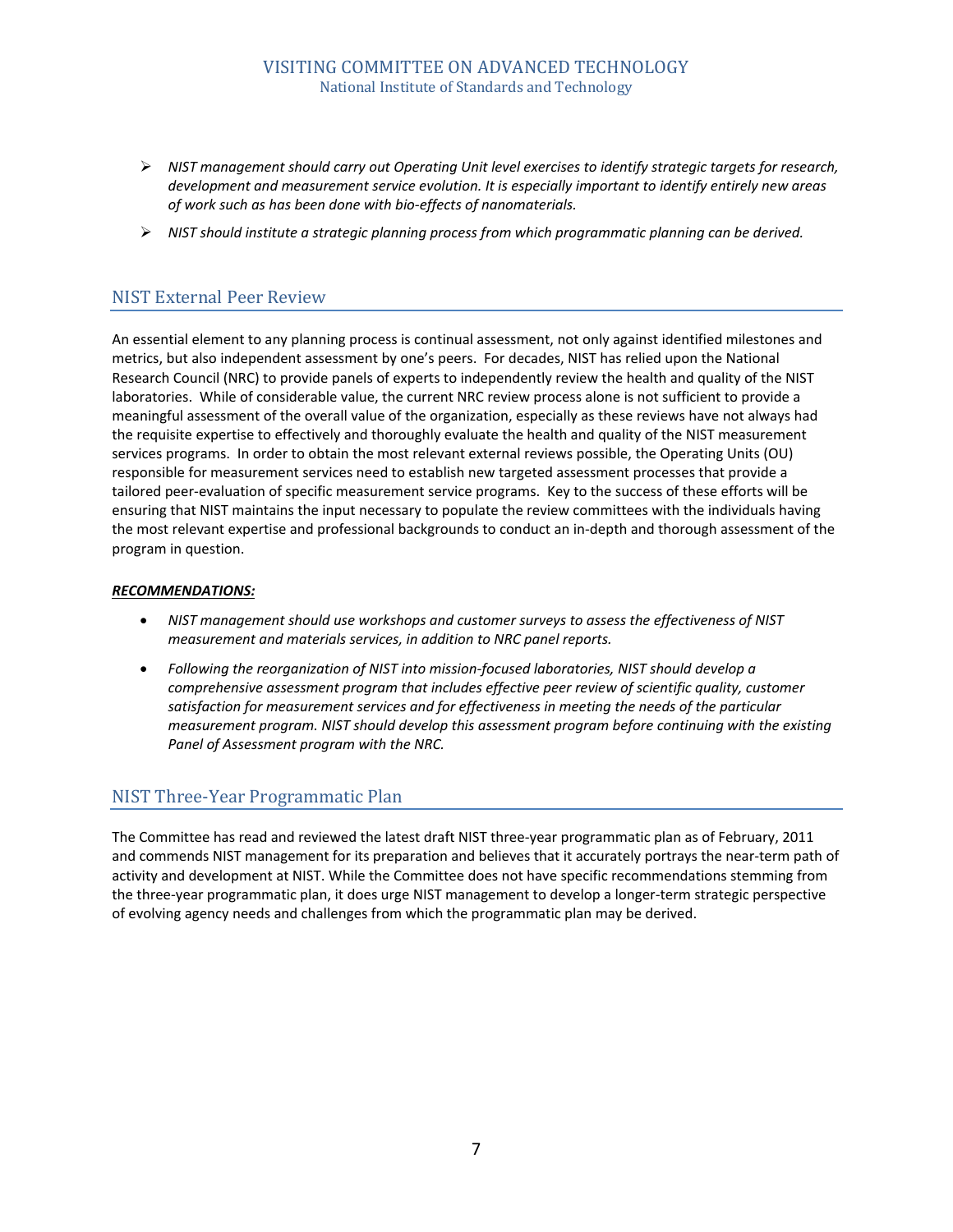# **NIST Budget**

| NIST Budget (Dollars in Millions) |  |
|-----------------------------------|--|
|-----------------------------------|--|

|                                                                 | <b>FY 2009</b><br><b>Enacted</b> | FY 2010<br><b>Enacted</b> | FY 2011<br><b>Request</b> | FY 2011<br><b>Change</b> |
|-----------------------------------------------------------------|----------------------------------|---------------------------|---------------------------|--------------------------|
| <b>Scientific and Technical Research and Services</b><br>(STRS) | \$472.0                          | \$515.0                   | \$584.5                   | \$69.5                   |
| <b>Industrial Technology Services (ITS)</b>                     | \$175.0                          | \$194.6                   | \$209.6                   | \$15.0                   |
| <b>Technology Innovation Program</b>                            | 65.0                             | 69.9                      | 79.9                      | 10.0                     |
| Hollings Manufacturing Extension Partnership                    | 110.0                            | 124.7                     | 129.7                     | 5.0                      |
| <b>Construction of Research Facilities (CRF)</b>                | \$172.0                          | \$147.0                   | \$124.8                   | \$(22.2)                 |
| NIST Construction & Major Renovations                           | 29.7                             | 22.0                      | 52.3                      | 30.3                     |
| Safety, Capacity, Maintenance, and Major Repairs                | 68.3                             | 58.0                      | 72.5                      | 14.5                     |
| <b>Competitive Construction Grants Program</b>                  | 30.0                             | 20.0                      | 0.0                       | (20.0)                   |
| <b>Congressionally Designated Projects</b>                      | 44.0                             | 47.0                      | 0.0                       | (47.0)                   |
| <b>Total NIST</b>                                               | \$819.0                          | \$856.6                   | \$918.9                   | \$62.3\$                 |

NIST remains well positioned in regards to Administration priorities and the President's *Strategy for American Innovation*. NIST efforts from fundamental research to laboratory accreditation programs are critical to the success of all three levels of the President's Innovation strategy [see Figure 1].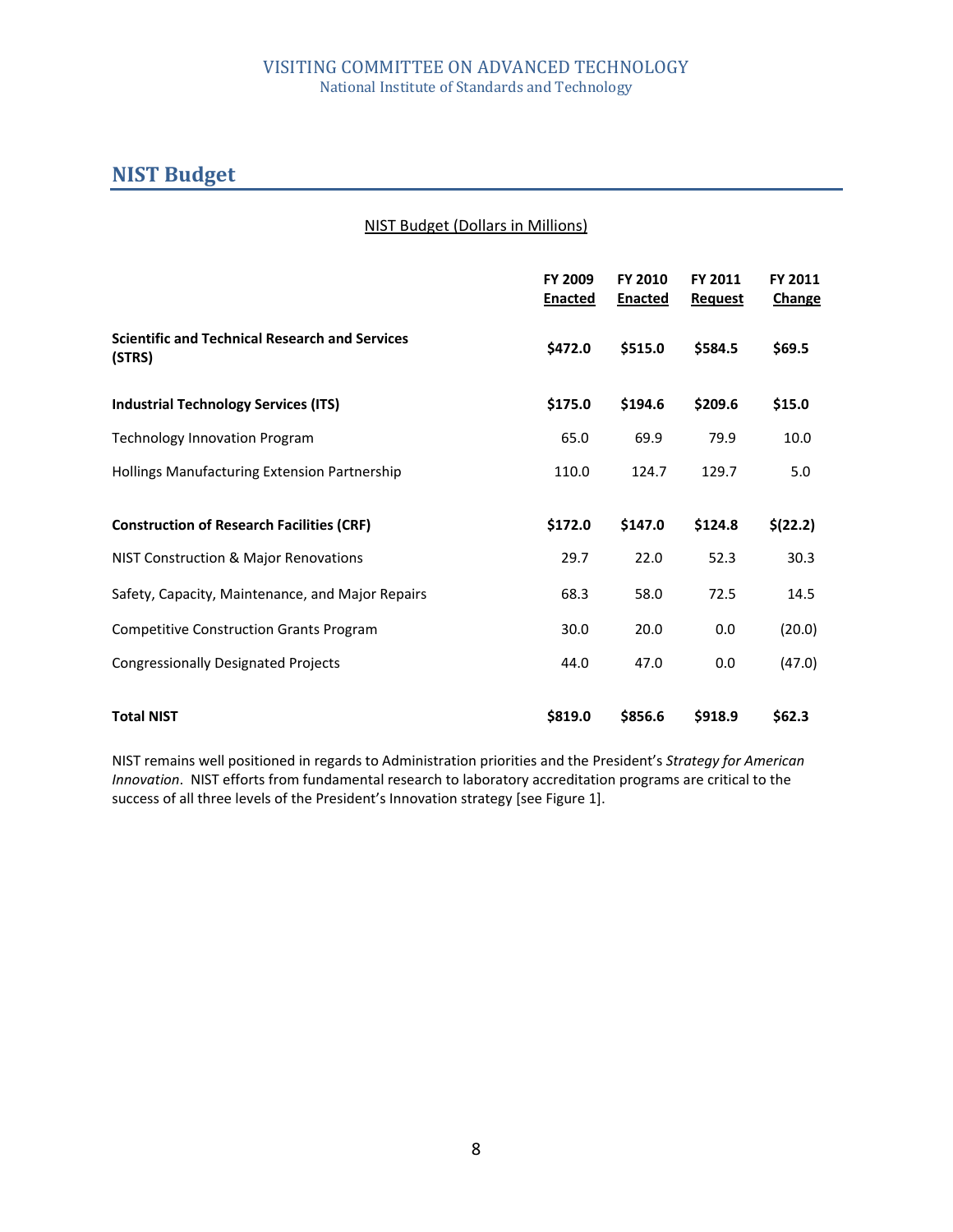



It is because of this central role that NIST plays in the nation's innovation enterprise that the Administration remains committed to the doubling of NIST's budget for its laboratory programs.

As part of this doubling effort, the Administration's FY 2011 budget request contained a significant increase (\$69.4 million) for the NIST Laboratory programs. With these funds, NIST plans to continue to expand investments in the following National Priorities:

- *Competitive Manufacturing and Construction In a Clean‐Energy Economy (+\$20million)*
	- o Green Manufacturing and Construction
	- o Innovations for 21st Century U.S. Manufacturing
- *Standards and Conformity Assessment for Interoperability in Emerging Technologies (\$10 million)*
- *Scalable Cybersecurity for Emerging Technologies and Threats (\$10 million)*
- *Innovations in Healthcare – Measurement Science and Standards to Support Manufacturing and Regulatory Approval of Biologic Drugs (\$10 million)*
- *Sustainable Energy Sources and Nanomaterials (\$9 million)*
	- o Advanced Solar Technologies 3rd Generation Photovoltaics
	- o Nanomaterial Environmental, Health, and Safety
- *Disaster Resilient Buildings and Infrastructure (\$5 million)*
- *Enhancing Science, Technology, Engineering and Math Education (\$3.4 million)*
	- o NIST NRC Postdoctoral Research Associateships
- *Strategic and Emerging Research Initiatives (\$2 million)*